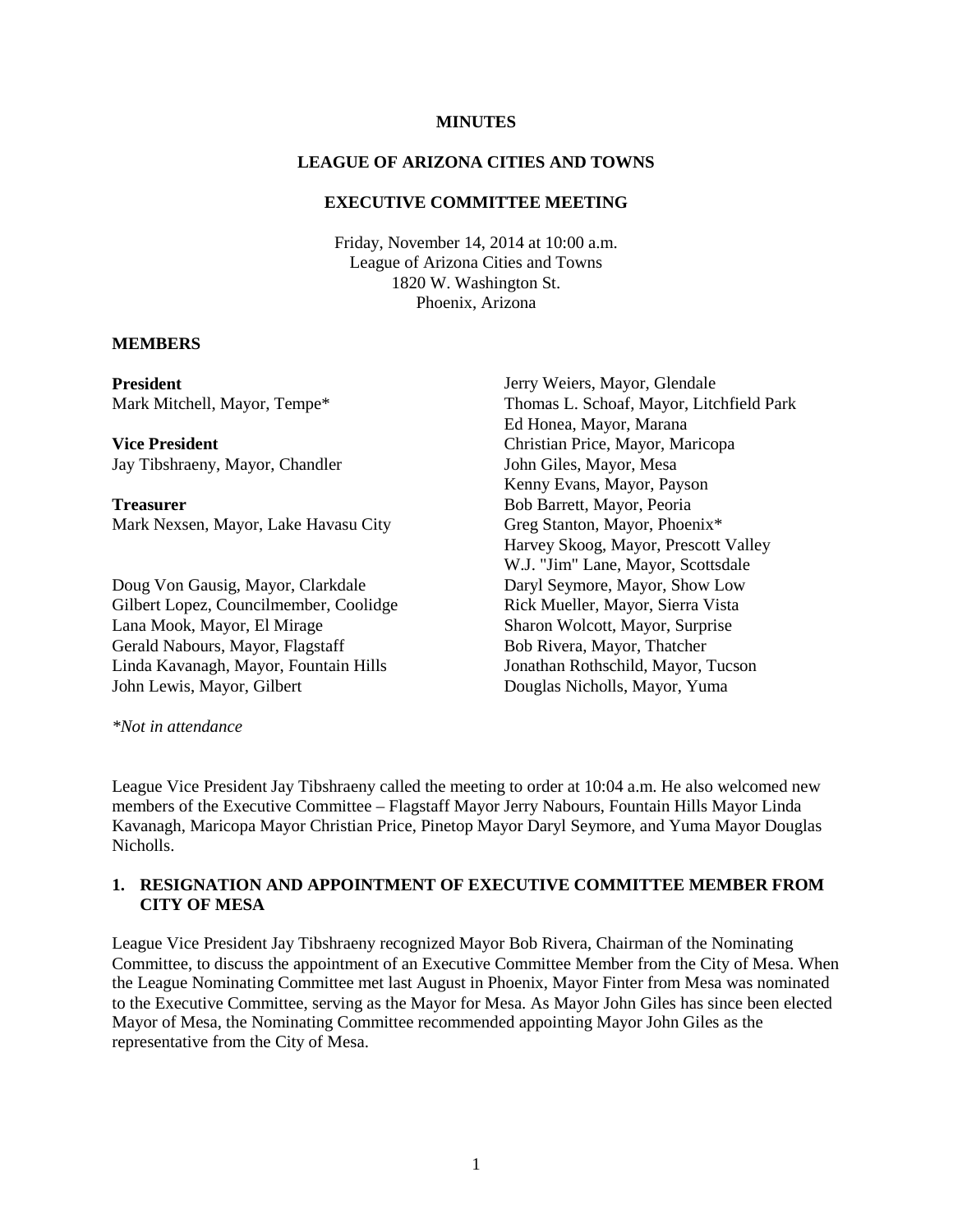Mayor Doug Von Gausig made a motion to accept the resignation of Mayor Alex Finter and nominate Mesa Mayor John Giles to the League Executive Committee; Mayor John Lewis seconded the motion and it carried unanimously.

# **CONSENT AGENDA**

- **2. \*MINUTES**
- **3. \*POLICY COMMITTEE CHAIRS AND PROCESS MEMO; BUDGET SUBCOMMITTEE CHAIR**
- **4. \*RECENT LEAGUE AMICUS BRIEFS**
- **5. \*RESOLUTIONS OF APPRECIATION**

Mayor Kenny Evans moved to approve the consent agenda; Mayor Bob Barrett seconded the motion and it carried unanimously.

# **6. TPT IMPLEMENTATION UPDATE**

Vice President Jay Tibshraeny recognized League Deputy Director Tom Belshe to provide the TPT Implementation Update.

Deputy Director Belshe announced to the Executive Committee that a delay had been secured for implementation of the electronic portal portion and most of the administrative portion of Transaction Privilege Tax. The new date will be January 1, 2016.

Mr. Belshe told the committee that the construction industry is not pleased with some interpretations that the Department of Revenue (ADOR) has made about how they will conduct the issuance of exemption certificates. Some construction groups tried to call for a special session, but were not met with much enthusiasm by the governor's office, and a special session did not occur. The construction industry suggested a new system for construction sales tax that would allow for simplicity of administration; whatever community they do the work in is where they collect retail tax from the customer and remit to the city. There will also be tools in place to help the companies know which city they are in and what the tax rate will be, making it simple for them to add retail tax and remit into the system.

Mr. Belshe informed the Executive Committee that the group had positive meetings with the Department of Administration (ADOA) to create a new plan regarding programmers. ADOR will handle interagency issues and will track what is accomplished and what modules are currently being programmed.

Mr. Belshe also noted that the development of the audit portion of the implementation continues to go well, as all the municipal and ADOR auditors are going through the same training annually.

League Executive Director Ken Strobeck emphasized that Mr. Belshe and representatives from all of the cities and towns were meeting constantly to work on the project. He reminded the Committee that when the bill was passed two years ago, the municipalities were assured that the process would be successful; unfortunately, the programming has caused issues. He noted that when the language for HB 2111 was written, a clause was included that stated that the data must be sufficient to satisfy the municipalities prior to the enactment of the switch.

Mr. Strobeck also told the Committee that the League would be creating a series of newsletters to send to the Legislature so that they understand the process and are aware when benchmarks are achieved moving forward.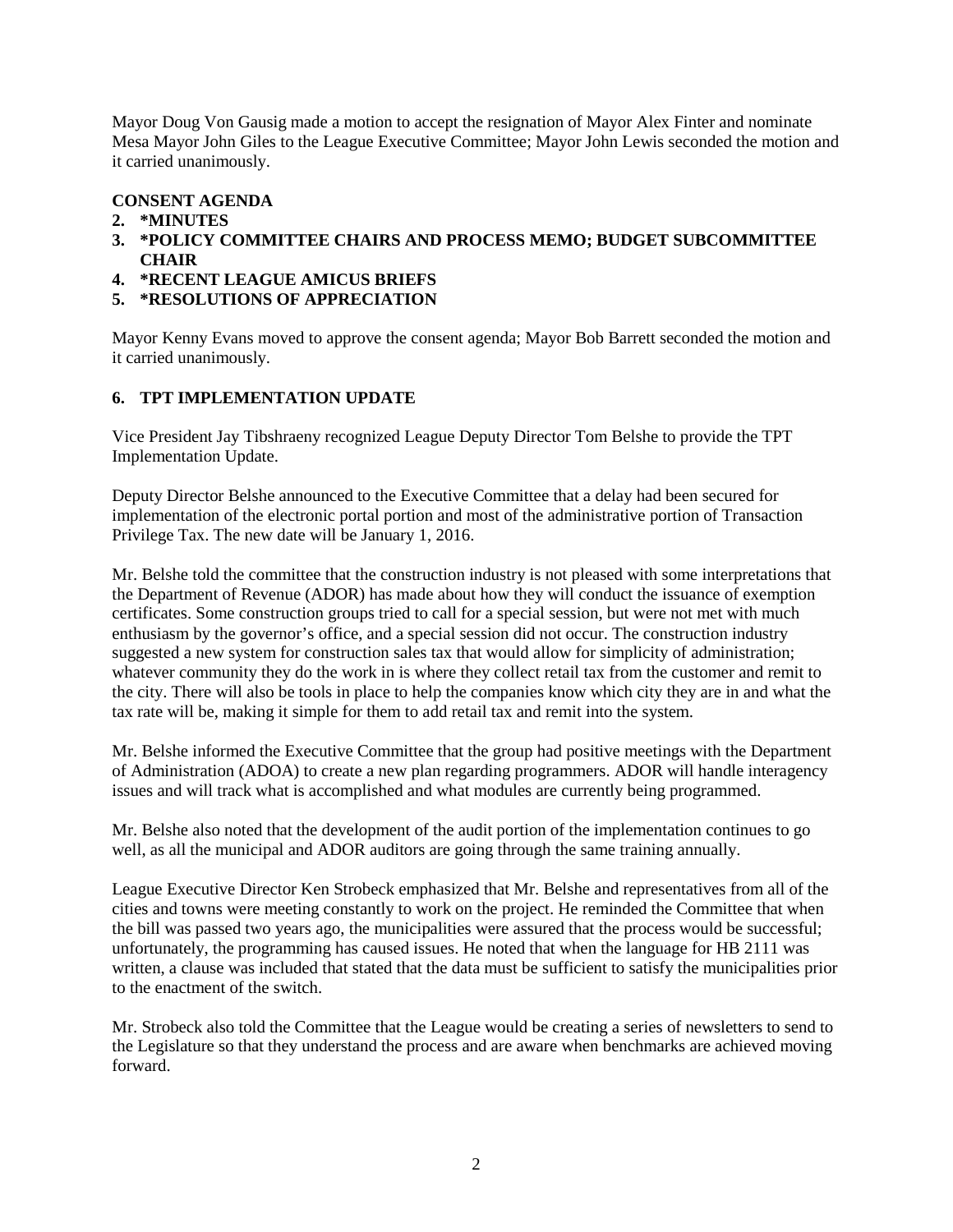## **7. LEGISLATIVE POLICY DISCUSSION**

Vice President Jay Tibshraeny recognized League Executive Director Ken Strobeck for the Legislative update.

Executive Director Strobeck told the group that with the election results, there would be changes coming, including a new governor, new legislature and new committee chairs. He welcomed League Legislative Director René Guillen to give an overview of the new leadership at the legislature.

## **Makeup of Legislature**

Mr. Guillen told the Executive Committee that there were several new faces at the Capitol. He then walked the Committee through the makeup of the legislature, noting that there was similar political breakdown as the group saw in the 2014 session. He also gave an overview of individuals serving in leadership position, noting that many of the individuals had prior relationships with the League and foresaw this providing the League with some positive and communicative relationships heading into the session.

### **Shared Revenue Issues**

Mr. Guillen told the Committee that the budget would be one of the main focuses of the Legislature this session. He said that the JLBC had released a document in October with their brief analysis of the current fiscal year, indicating that there was a shortfall of half a billion dollars. Assuming that this shortfall is paid off in FY 2015, their analysis was that the FY16 shortfall would be just one billion dollars. Mr. Guillen reminded the Committee that the state had been in a similar financial position previously and had taken care of the shortfall without hitting some key economic sources.

He noted that the League's approach for interaction with the legislature regarding the budget will be education. Mr. Guillen advised the Committee that when discussing items with legislators, it is important to provide them with positive messaging and demonstrate how much State Shared Revenue matters, by emphasizing where the money goes within the communities.

Mr. Strobeck informed the Executive Committee that this positive messaging strategy was discussed amongst the League and intergovs. He noted that it would be advisable for the League and municipalities to approach legislators with a shared objective; strong and healthy cities produce a strong state economy.

Mr. Guillen said that another topic of interest this session would be HURF. He indicated that there had been some previous discussion with legislators about an alternative funding policy for DPS, saying that if something were to arise, the League would become a partner in this area. Mr. Guillen also told the group that collaboration would be crucial in regards to HURF, with collaboration happening on both the public and private side.

### **Resolutions**

Mr. Guillen apprised the Executive Committee of changes occurring regarding the League's Resolutions process. He reminded the Committee that many municipal issues were passed in August, with the League's Legislative Associate, Dale Wiebusch, taking a lead to develop model ordinances on these topics. Mr. Guillen suggested that the execution of these resolutions would involve many League partnerships, as there were certain issues passed as resolutions that would be better suited for other organizations to take the lead on, with support from the League. He noted that these partnerships would allow for the League to take the lead on strictly municipal issues.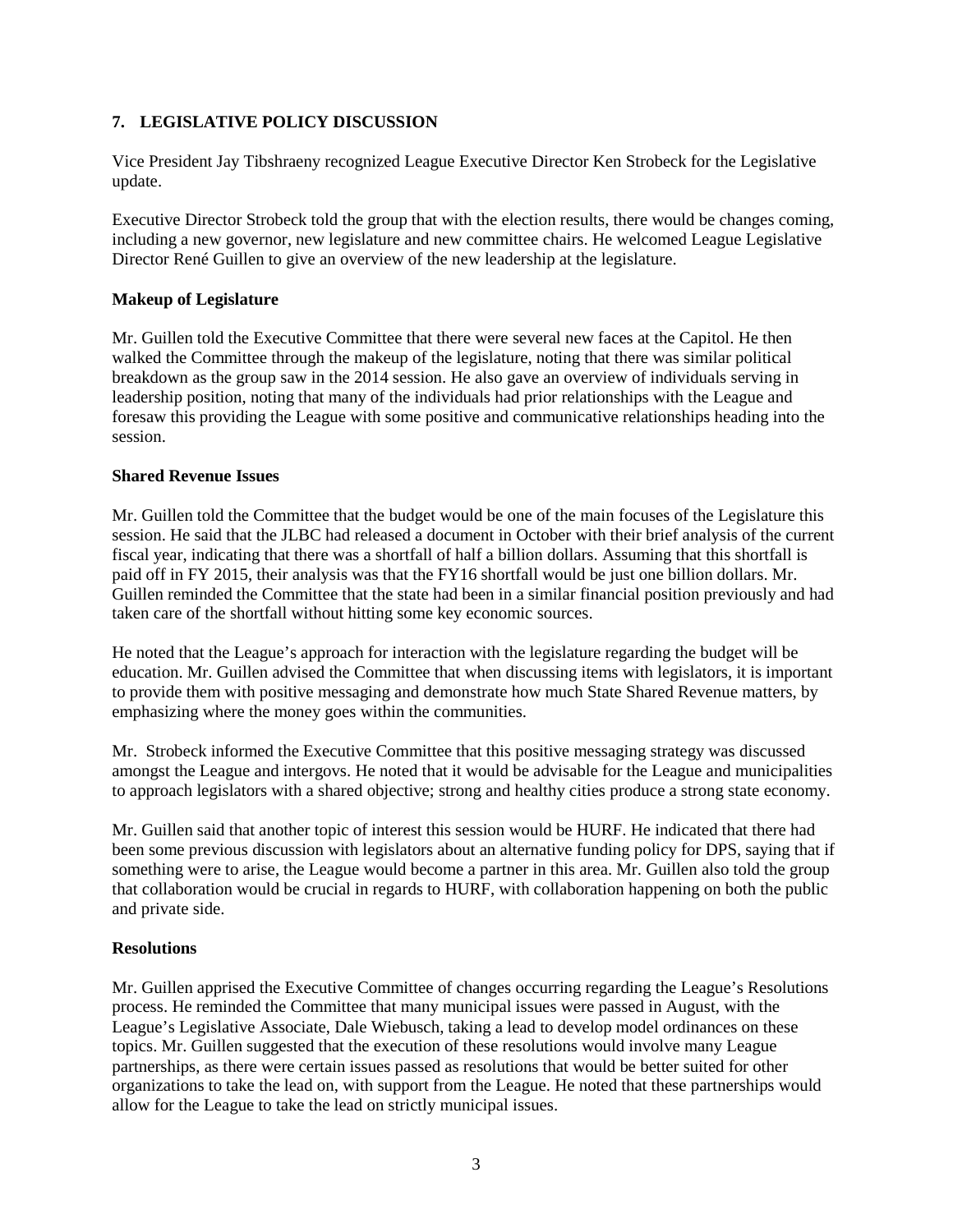## **PSPRS Task Force**

Mr. Guillen then welcomed Mr. Scott McCarty, Finance Director for the Town of Paradise Valley and Chair of the League's PSPRS Task Force, to present an update on the Task Force.

Mr. McCarty thanked the Executive Committee for the opportunity to chair the PSPRS Task Force and told the Committee that the group was putting together a work plan and had also developed a list of immediate issues employers could take now to reduce their liability.

Mr. McCarty reminded the Committee that the Task Force was a collaboration between the League, ACMA and GFOAz and that it was comprised of 15 members from organizations throughout the state. In the early stages of the process, the Task Force focused on education, learning through a variety of presentations about the PSPRS system. He indicated that the group held discussions with PSPRS administration, actuaries, legal teams and labor associations. Mr. McCarty told the Committee that a goal of the Task Force was to develop a better relationship with those organizations.

Mr. McCarty informed the Executive Committee that the PSPRS Task Force had focused on immediate opportunities to present to cities and towns that will enable them to benefit financially, even prior to possible legislation taking place in the long run. He recommended that municipalities learn the details of their organizations' contributions, focusing on the costs of their particular plan. He told the Executive Committee that their cities and towns should look at the frequency they were making payments to PSPRS. Mr. McCarty indicated that these suggestions would be included on a document that the Task Force was compiling.

## **8. LEAGUE ANNUAL SURVEY RESULTS**

Vice President Jay Tibshraeny recognized League Communication and Education Director Matt Lore for the League Annual Survey Results.

Mr. Lore reminded the Executive Committee that the annual survey is sent to elected officials and staff from the 91 cities and towns each October. He noted that this year's survey had also been sent to the additional associations the League works closely with, including the Arizona City/County Management Association, Government Finance Officers Association of Arizona, the Arizona Municipal Clerks Association and the Arizona City Attorneys Association.

Mr. Lore invited League Member Services Assistant Amy Price to present the specifics of the Annual Survey.

Ms. Price told the Executive Committee that the questions from the survey had remained the same since the online survey was initiated in 2004, allowing for comparison across the years. She noted that the survey results include demographics, overall performance and the services which the League provides. Ms. Price announced that 1,700 surveys were sent out and there were 147 respondents. She then gave a general overview of the survey to members, noting that the results were included in the Executive Committee packet.

# **9. REPORT ON AZ CITIES@WORK CAMPAIGN**

Vice President Jay Tibshraeny recognized League Communication and Education Director Matt Lore for the report on the Arizona Cities@Work campaign.